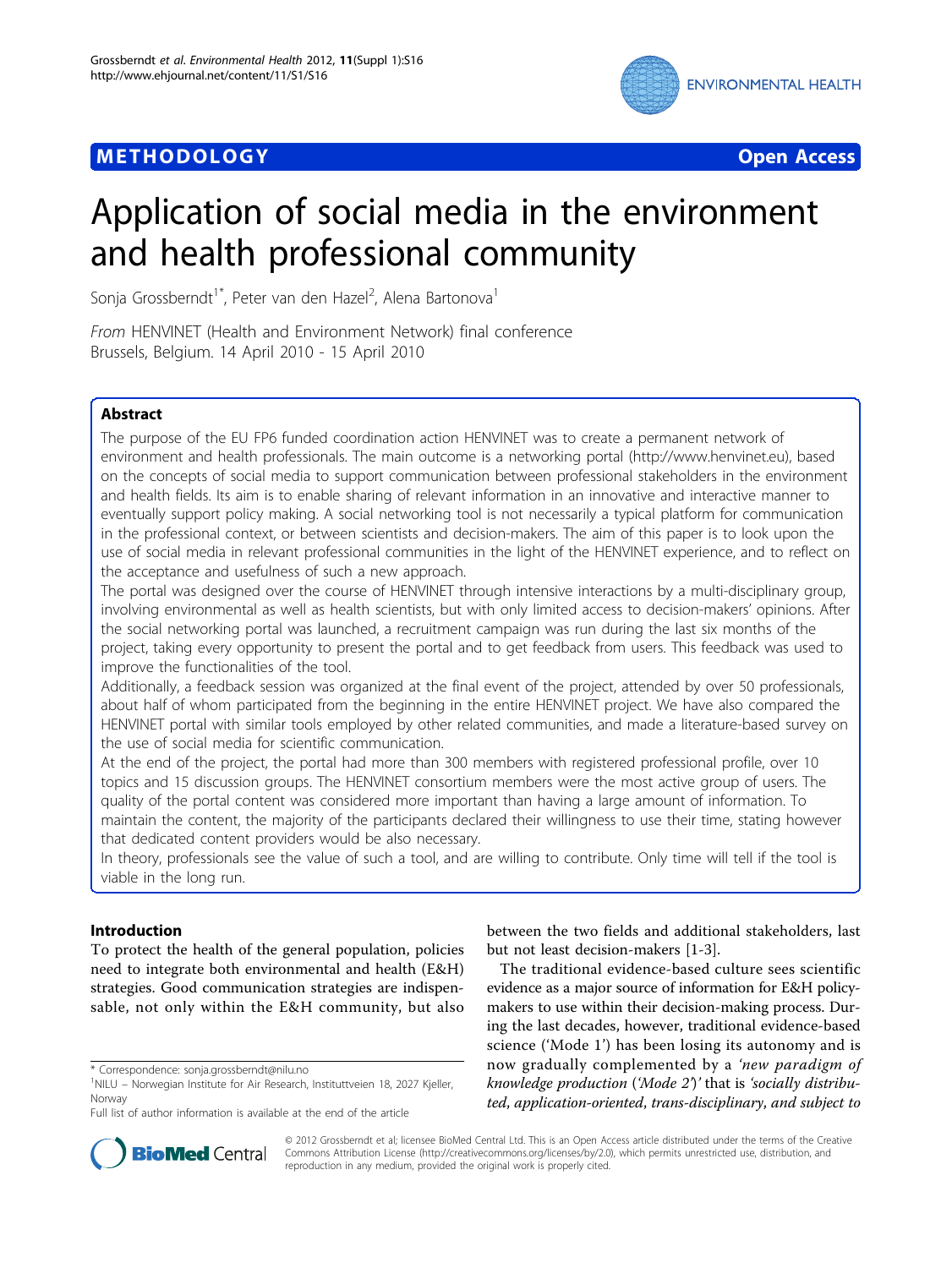multiple accountabilities' [\[4\]](#page-11-0). At the same time policy people have to deal to an increasing degree with issues characterized by complexity and inter-linkages: decisions are urgent, stakes are high and diverse, values are in dispute, uncertainty and ignorance involved are high, and trust is fragile [[5,6](#page-11-0)]. Against this background, evidence-based E&H decision-making needs to be understood as a process with multiple sources of information and research evidence. The scientific sources may include not only research results, but also – depending on the particular background – internal program evaluations, best practices, or experiences from other programs or initiatives [[7\]](#page-11-0). Political decisions are also influenced by the weight of political, social/cultural and economical factors [[8\]](#page-11-0). Different types of policies and the complexity of the policy process require different types of relevant evidence [[9](#page-11-0)]. Complexity and uncertainty are playing an even bigger role in the context of decision-making on an international level [\[10\]](#page-11-0).

In the context of information uptake and dissemination, the role of social media has become more and more important, transforming media monologues into dialogues [[11](#page-11-0)]. Social media, defined by Kaplan & Haenlein as 'a group of Internet-based applications that build on the ideological and technological foundations of Web 2.0, and that allow the creation and exchange of User Generated Content', have during the last two decades taken a solid position within global communication [\[12](#page-11-0)]. To an increasing degree the general public, and even decision-makers, tend to use electronic communication channels to become exposed to current scientific research as well as further information of interest, especially via the internet [[13](#page-11-0)]. This leads to the question: Are social media also suitable for dissemination and communication between different stakeholders in E&H? This paper will provide insight into the use of social media approaches in this context by reference to results of the EU project HENVINET.

## The HENVINET approach

The EU FP6 project HENVINET (Health and ENVIronment NETwork) was designed to support the EU policy making process towards an integrated approach on environment and health (E&H). By focussing on the four priority health issues defined by the EU Environment and Health Action Plan (EHAP) 2004-2010 (Asthma and Allergies, Cancer, Neurodevelopmental Disorders, Endocrine Disrupting Effects) [[14\]](#page-11-0), HENVINET aimed to provide a structured information overview. One of the main project outcomes was the development of an interactive networking portal (<http://www.henvinet.eu>), based on social media principles, to bring together E&H experts from different backgrounds to improve communication and collaboration in order to establish informed and substantiated political decision-making. The objective of the portal is 'to provide a platform to facilitate networking for professionals, (...) facilitate networking through providing a professional virtual meeting place to make new contacts, maintain contacts, discuss issues, and share information for the purpose of better informed policy making' [\[15](#page-11-0)]. It is for this reason that a social media based portal was designed to facilitate the communication process between science and policy. The general concept is based on Facebook©-type principles, but geared towards professionals in the E&H community. Features accessible for all users are: Groups, Forum, Events, Tools, and Documents. Additionally, registered users have access to a Profile page, the Members page and the option to participate in groups and forum discussions. They are subscribed automatically to the newsletter, which contains news and recent site activities. As a registered user it is also possible to search the members' area for experts in one's field(s) of interest for direct contact. The portal contains moreover a number of tools and outcomes of the HENVINET project, such as a searchable Meta Data Base (MDB) of Decision Support Tools (DSTs), Causal Chain Diagrams with evaluation, policy briefs and links to the project web sites [[15\]](#page-11-0). Upcoming events can be announced at the designated calendar section. As of March 01, 2011, the portal had 350 members from various stakeholder groups such as Agency, Authority, Consulting, Education, Industry, NGO, Research, and Other. 1,045 visits from 46 countries worldwide have been counted so far. 65% of the visitors find the portal directly, 9% get redirected via referring sites, and 26% via search engines [\[16\]](#page-11-0).

## Voting session 'Communication Strategies for Environment and Health'

At the end of its four years' course, the HENVINET project organised the final event 'Approaching Complexities in Environment and Health' from 14-15 April 2010 in Brussels, Belgium. The main aim of the conference was to provide a platform for sharing methods and experiences in E&H as well as for discussing expectations that the E&H communities have towards each other. The session 'Communication Strategies for Environment and Health' was used to receive feedback from the participants by means of an interactive voting system on the following areas:

- 1. Stakeholder analysis
- 2. Stakeholders' needs

3. Stakeholder involvement into the HENVINET portal activities

- 4. Science-policy interface
- 5. Decision Support Tools (DSTs)

The answers from the voting session provided valuable information about the use of the HENVINET networking portal and delivered suggestions for further development of this kind of social media for E&H.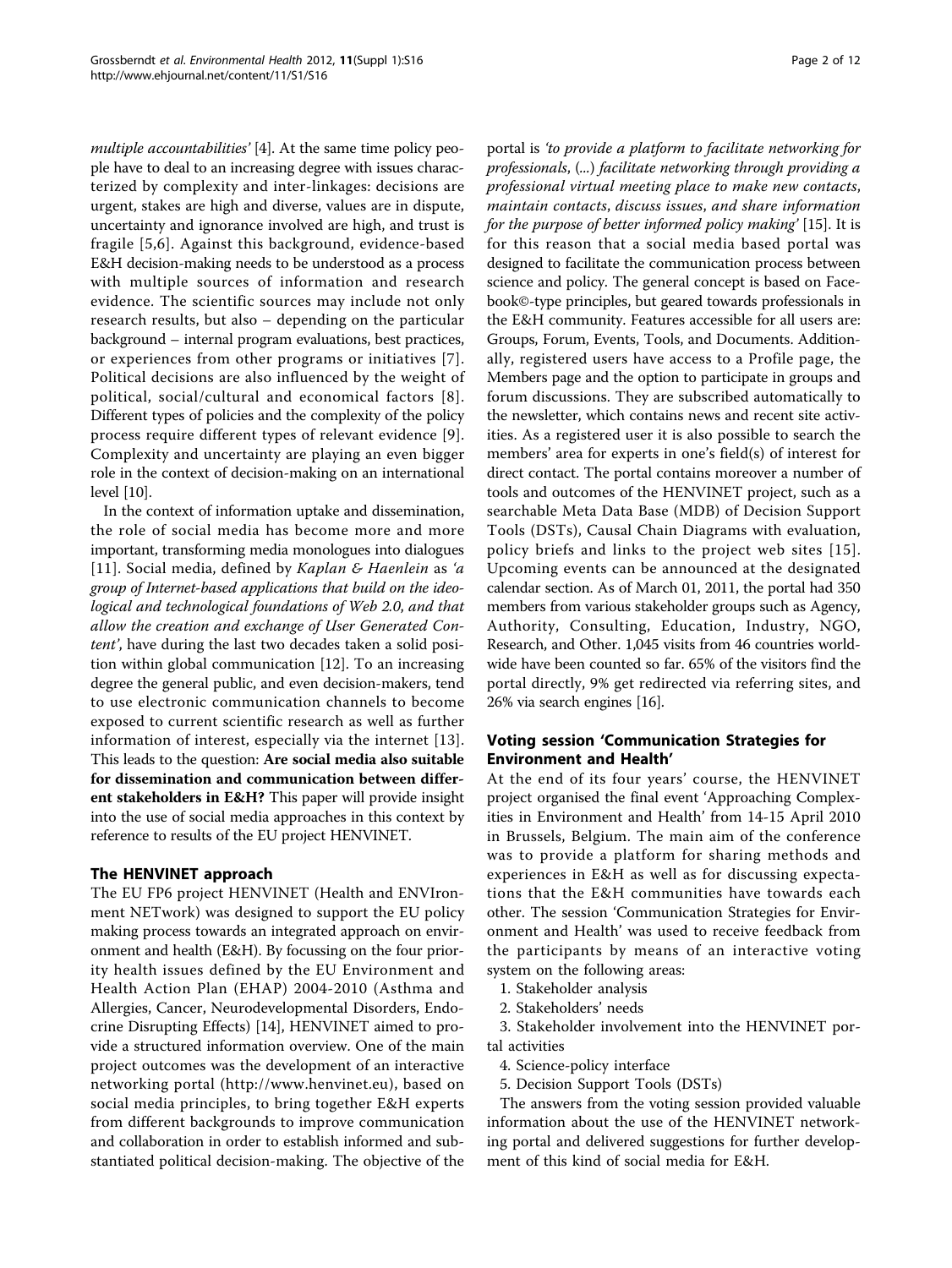A Personal Response System (PRS) or voting system is a form of technology that permits an audience to reply to questions or statements individually. The PRS is very easy to use and offers a method of active engagement. Some research has found that it has a very significant effect on students' performance in lectures, stimulating their interest and concentration [[17\]](#page-11-0) and it creates greater engagement and broader participation [[18](#page-11-0)]. Furthermore, it increases the audience's enjoyment of lectures and it has proved to be an excellent method of encouraging active learning. At the final HENVINET meeting, 53 conference attendees participated in the interactive voting session 'Communication Strategies for Environment and Health'. They received 11 questions with multiple answer options but could give only one vote per question by means of a Personal Response System (PRS). In order to give a vote, each participant was given a keypad which transmitted their answers automatically on radio frequency to a receiver. The receiver was connected to a special plug-in for Microsoft Power Point© which made it possible to display the results immediately on a big screen, visible for the entire audience. Each voting question was followed by a short discussion round where the participants had the opportunity to comment on the results.

## Stakeholder analysis

The HENVINET final event brought together participants with varying professional backgrounds and expertise. The highest proportion of participants were researchers (44%), followed by stakeholders developing decision support activities and policies (25%) or providing public information on E&H (17%) (Figure 1). When asked about the modes of communication used, 57% of the participants stated that they use the traditional dissemination routes like conferences, meetings and journals and 23% wrote reports for the organisations/persons they are employed with. Contact with journalists was named only in 5%, while 11% used other ways of communication and 5% did not communicate their results (Figure [2](#page-3-0)).

## Stakeholders' needs

HENVINET aimed to increase the number of active portal members with different backgrounds in order to provide diversity to the network communication. 48% of the participants thought that the portal is valuable for a broad range of stakeholders, such as scientists, policymakers, or consultants; none of the participants believed that the portal was valuable for scientists at universities or the general public (Figure [3](#page-3-0)). A high percentage of the participants agreed that the quality of the portal content is more important than the amount of information (34%), and that preferably a paid scientist should continuously update the content (19%). One fourth suggested that the portal should have a lot of additional features such as links to other websites, conference announcements or research calls. Only 9% suggested that the best way of promoting the portal would be to use leaflets, e-mail announcements and conference presentations (Figure [4\)](#page-4-0).

When asked for the portal's most important feature to assist policy-makers in their work, 32% of the participants assumed that it is up to policy-makers themselves to find

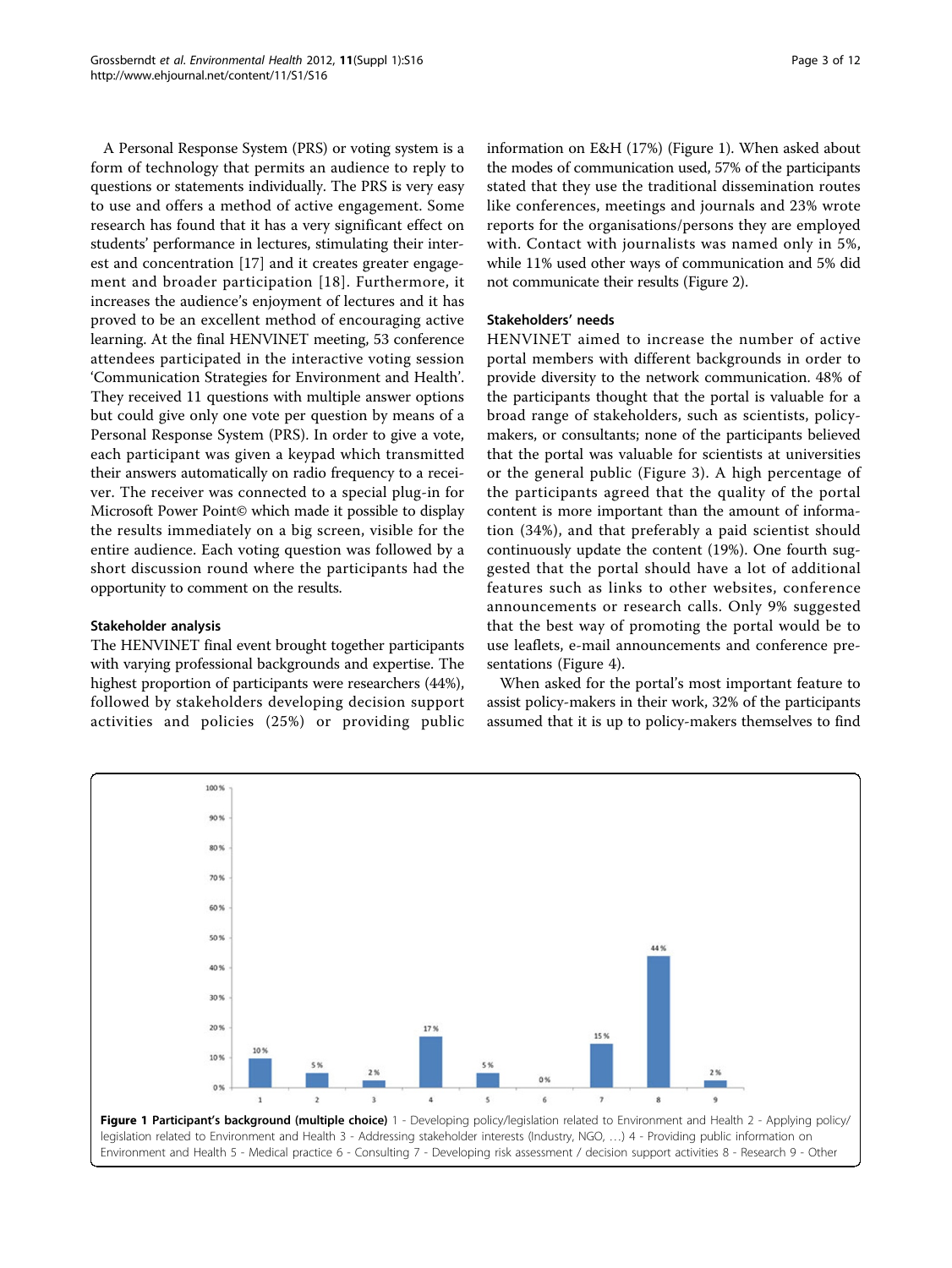scientific experts within their field of interest; they should provide policy-makers with valuable and scientific sound information (28%). 9% declared that the content should only be evidence-based. Another 15% considered the portal's ability to help the users to identify current issues on E&H as the most important feature (Figure [5\)](#page-4-0). One of the main target groups of the portal users are policy-makers. 28% of the participants regarded the foremost reason for a

100%

policy-maker to become a member of the HENVINET portal was the opportunity to interact with well-known scientists directly, and to receive answers to a range of specific policy issues (26%). Another aspect is timeliness: 19% of the participants believed a fast reply by an expert to questions asked on the portal to be the most important reason for policy-makers to become successful users (Figure [6](#page-5-0)).



<span id="page-3-0"></span>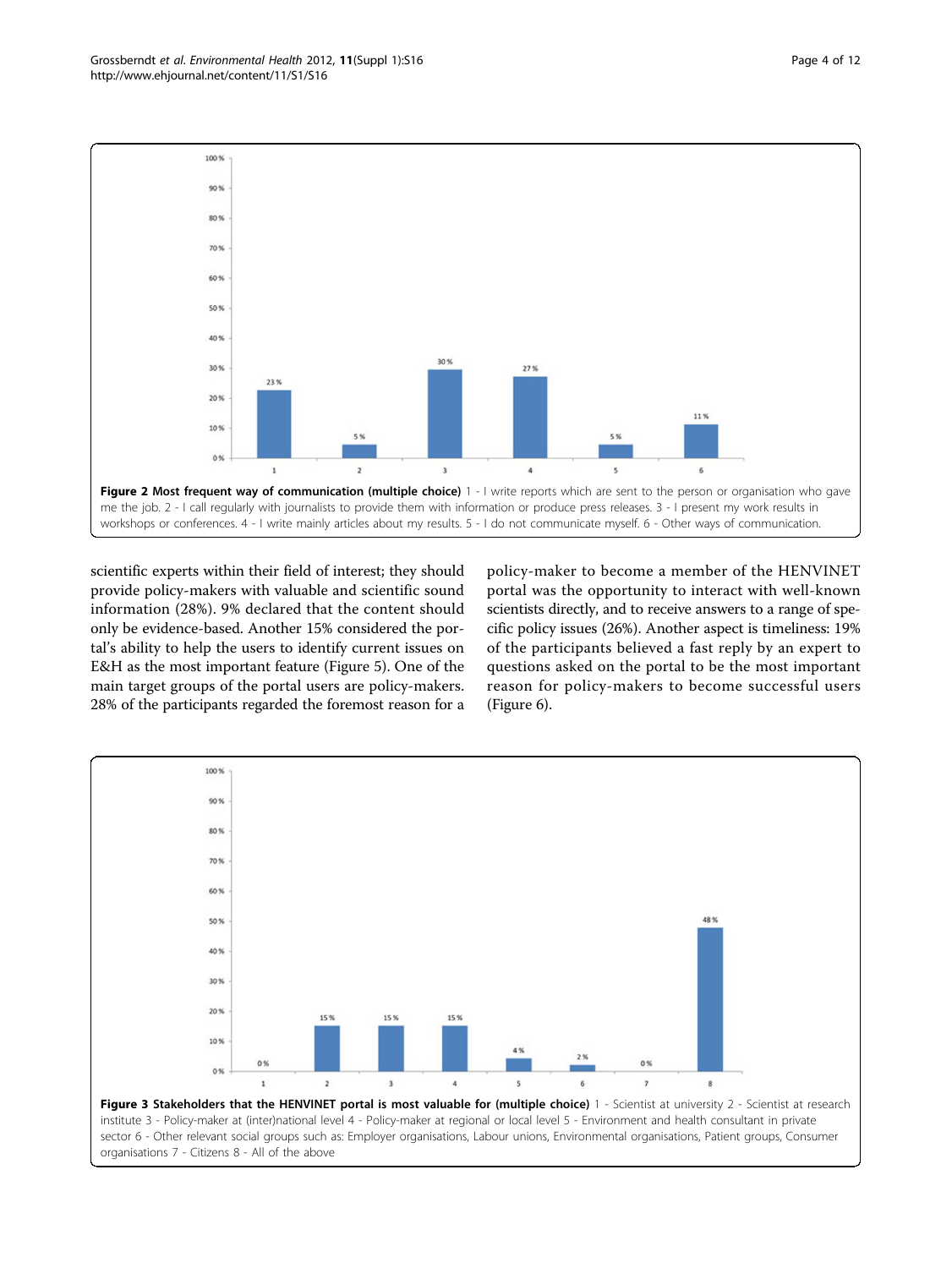provide and to take up information from the portal. 23% stated that they would only spend limited time on the portal since they receive their information mainly from other sources and 21% would use the portal to learn from others

6%

 $6$ 



19%

 $\overline{2}$ 

Figure 4 Actions that could best increase the number of active portal members (multiple choice) 1 - All HENVINET partners have to contribute with content to the portal. 2 - A paid scientist (task force) should work on building the content of the portal website. 3 - HENVINET

9%

 $\overline{3}$ 

34 %

 $\ddot{\phantom{a}}$ 

25%

 $\overline{\phantom{a}}$ 



<span id="page-4-0"></span>100%  $90%$ 80% 70% 60% 50% 40%

30%

 $20%$ 

10%

0%

 $\mathbf 1$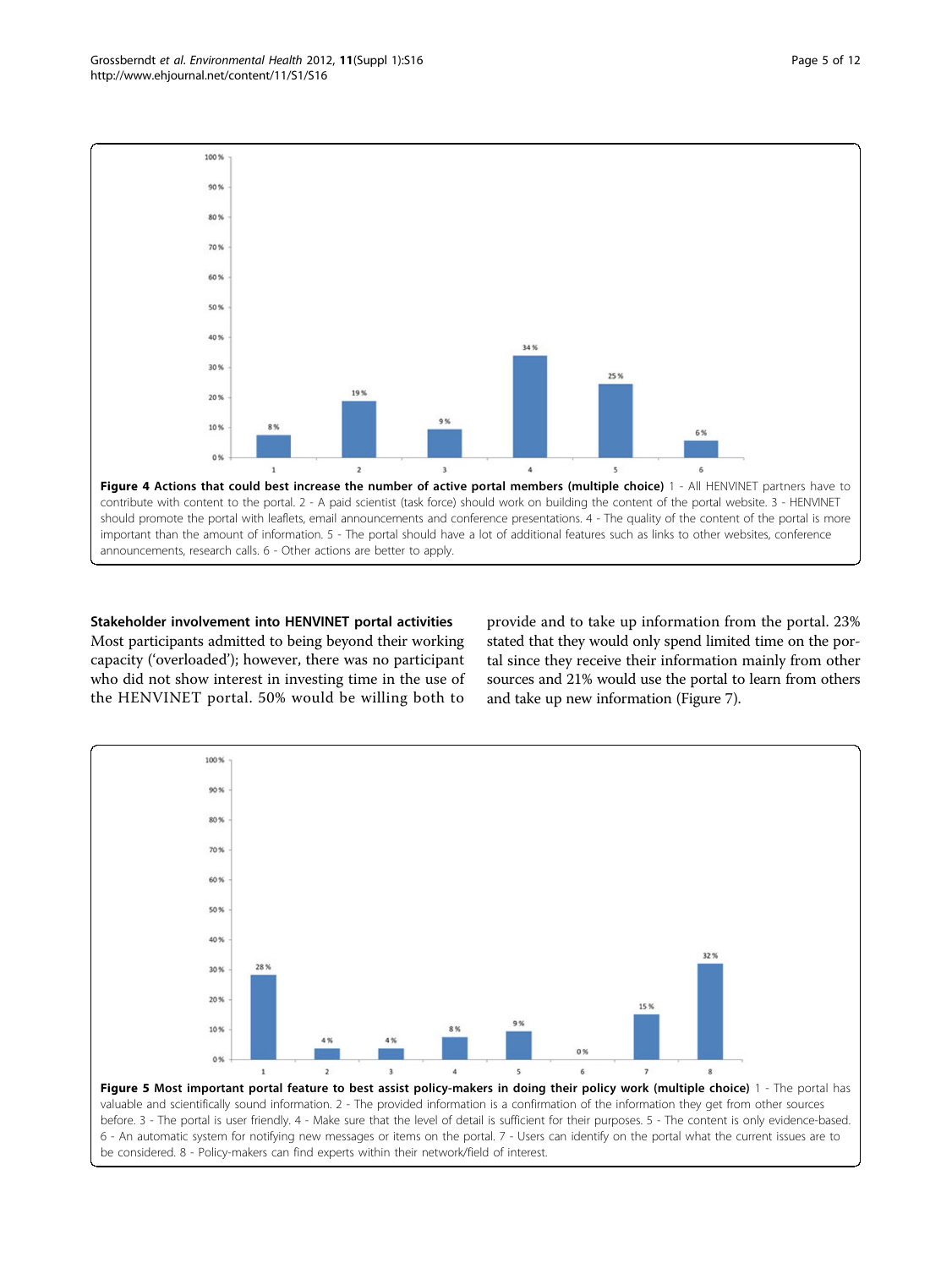<span id="page-5-0"></span>

## Science-policy interface

The term science-policy interface is used in this paper to describe any process by which scientific results are taken up by policy-makers. Policy-makers develop their policies based on many kinds of information, ranging from scientific evidence of political and social factors to economics drivers. A large proportion of the participants (41%) had

the impression that policy-makers nowadays are highly influenced by the media while developing their policy statements. This influence received higher prioritisation (13%) than the policy-makers' use of scientific information (11%) (Figure [8\)](#page-6-0).

50% of the participants agreed that traditional evidence-based culture is in need of critical discussion and

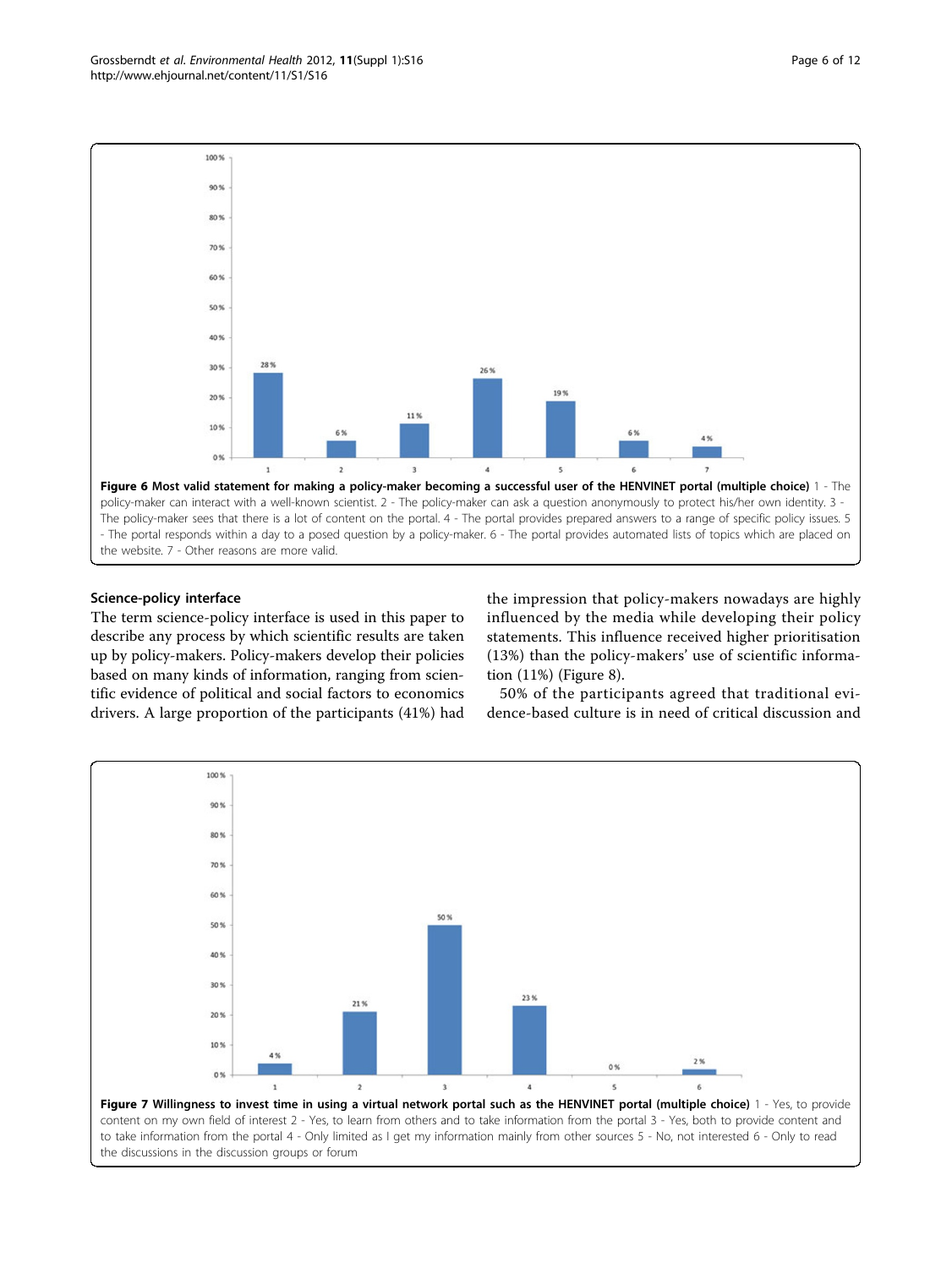innovation because of the limitations of current scientific practice with respect to complex important issues in E&H. 34% would like to see policy-makers use scientific and evidence-based information to support their policies and the political opinion of their employer, and none of

the participants wished to see policy-makers being highly influenced by media (Figure 9).

In order to make different disciplines work together in tackling environmental health problems, almost half of the participants (47%) agreed that the EU has to set up



100%

<span id="page-6-0"></span>

in developing policy statements.

100% 90% 80% Page 7 of 12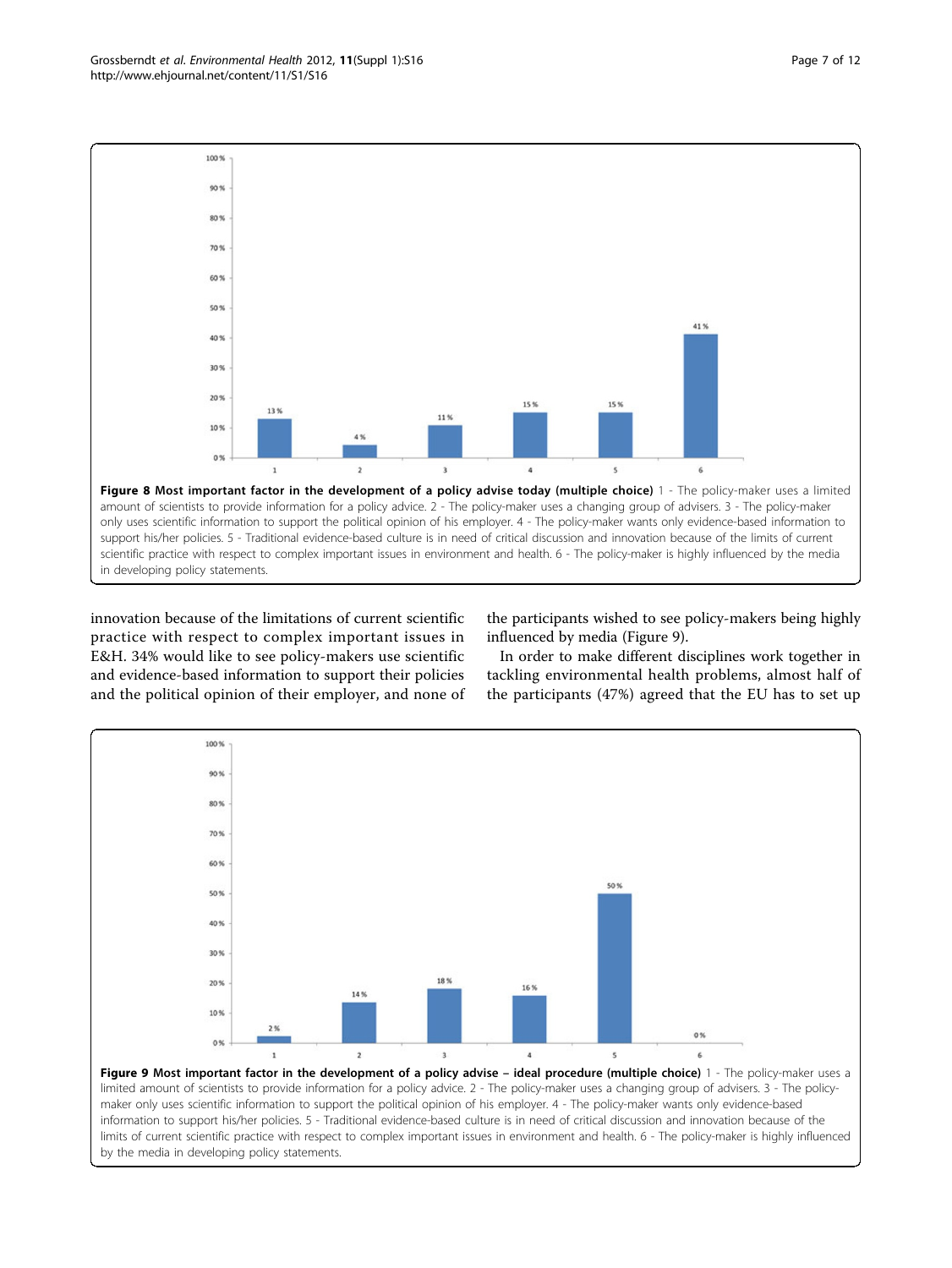<span id="page-7-0"></span>interdisciplinary workgroups on different topics. This statement was supported by 19% saying that continuous professional education also needs to include obligatory courses in other disciplines to encourage multi-disciplinary approaches (Figure 10).

## Decision support tools (DSTs)

HENVINET produced a searchable Meta Data Base (MDB) of E&H decision support tools (DSTs) to support policy-makers in their decision-making process. 34% of the participants would like to see HENVINET playing a role in distributing information about the use of DSTs whereas 6% considered DSTs to be overrated instruments. One third of the participants (36%) thought that DSTs can only be used when they have been sufficiently validated. The participants also agreed that there is a lack of knowledge regarding the proper use of DSTs by policy-makers: only 6% of the participants believed that policy-makers have enough insight in the use of DSTs and 19% suggested researchers should use DSTs but give only the results to policy-makers (Figure [11\)](#page-8-0).

## Discussion

The results of the HENVINET voting session have been used as feedback to evaluate the social media approach of the HENVINET networking portal to communicate E&H issues. One should bear in mind that the voting session had some limitations: the number of participants (53) who took part in the survey is limited, and about half of the attendees already had gathered some

experience in working with the portal due to the fact that they were a part of the HENVINET consortium. Moreover, as mentioned earlier, participants only had one vote – and giving priority to one answer does not necessarily mean the other issues are being regarded as unimportant. There might also be some information bias, based on fresh information from presentations held in previous sessions during the conference.

## Stakeholder analysis

The HENVINET portal was created as a platform to bring together stakeholders from different backgrounds to bridge the gap between science and policy in the complex fields of E&H. Uncertainty is one of the main problems decision-makers have to deal with when assessing, managing and communicating risks of environmental effects on human health [\[8](#page-11-0)]. As outcomes from previous projects (e.g. AIRNET) indicate, close cooperation between stakeholders with different professional backgrounds is essential for more effective management of uncertainties and development of widely supported policies [\[19\]](#page-11-0). The project consortium therefore invited EU stakeholders with different backgrounds to join the final project event in Brussels: EC commissioners, members of EEA and WHO, participants from other comparable projects and private networks. Additionally, each member of the HENVINET portal (ca 300 at the point of the voting sessions) received an invitation. However, the majority of the participants attending the voting session had a scientific background, which leads to a biased

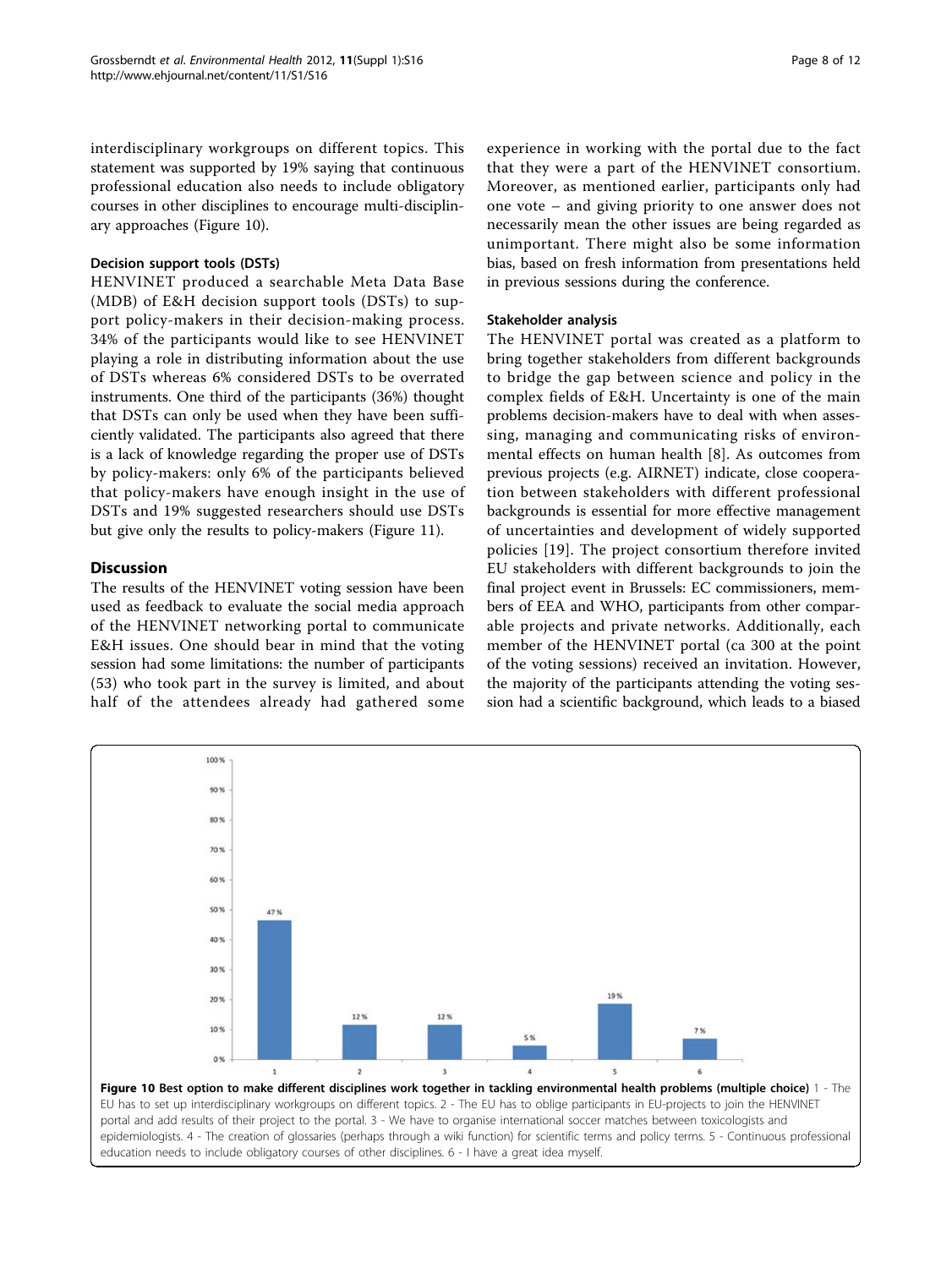<span id="page-8-0"></span>

presentation of results, reflecting to a greater extent the scientists' viewpoint.

The participants agreed that the HENVINET portal is suitable for a broad number of stakeholders – ranging from scientists and policy-makers to E&H consultants and other relevant social groups (patient groups, consumer organisations, etc). Nevertheless, two exceptions were named: scientists at universities and the general public. For the general public the information obtained in the HENVINET portal might be too scientific whereas scientists in the academic environment seem to use different modes of receiving and forwarding information, applying their own language and priorities [\[20\]](#page-11-0). One has to take into consideration that policy-makers are not one homogenous group but come from different backgrounds; some policy-makers for example can be considered to be experts as well as scientists. The results of the voting session, however, do not allow conclusions to be drawn about the background of the participating policy-makers.

## Stakeholders' needs

In order to raise the number of active portal members and best support 'better informed policy making' [\[15\]](#page-11-0), the participants of the voting session put strong emphasis on the quality of the portal content. The vast majority set the improvement of the quality of the portal content as priority, e.g. by hiring a dedicated scientist to work on improving content quality. Particular attention should be paid to scientifically sound information, best in combination with direct contact with an expert in the policy-makers' field of interest. As Clark & Holmes report, decision-makers often do not know whom to contact for (specific) scientific information. To get more opportunities to establish personal contact with scientists in addition to conferences and meetings, they wish for an electronic searchable database of experts whom they can approach directly on specific issues [\[20](#page-11-0)]. Several other study findings also report that decision-makers put strong emphasis on the importance of using the internet and suggest a one-to-one interaction with researchers to discuss research findings and potential implications for practice [\[13,21](#page-11-0)]. Also a systematic review by *Innvær* et al. clearly demonstrates the importance of personal contact between researchers and policy-makers to facilitate the use of research evidence in policy making [[22](#page-11-0)]. To become a successful user of the HENVINET portal, policy-makers should therefore have the possibility to expand their personal network by interacting directly with established scientists and be provided with answers to a range of specific policy issues. This would not only serve decision-makers, but also scientists in turn would benefit from this dialogue by getting more insight into precisely what research is policy relevant. The possibility to address an expert in one's own field of interest at the HENVINET portal is already available. The search function allows registered portal users to search members by country, interest area, etc. and contact them directly.

In this context, portal members providing scientific information for policy-makers should pay special attention to the format of their contribution. In order to assure effective access to and uptake of information and expertise, study outcomes indicate that research results should be readily available, most suitably in the form of a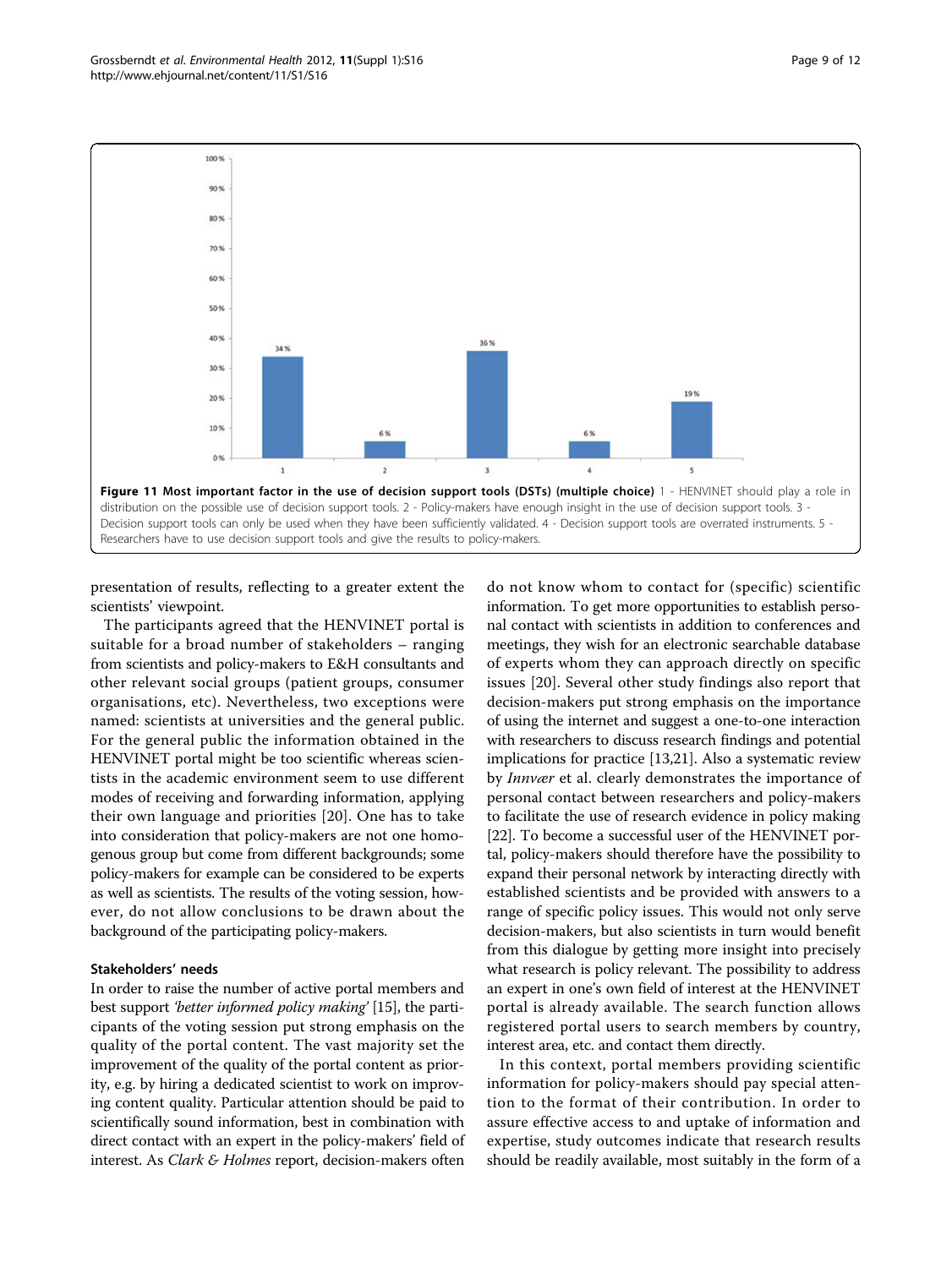searchable database or single web entry point [[20](#page-11-0),[23\]](#page-11-0). There are different formats that can be chosen to deliver scientific results, depending on the target audience: reports, peer reviewed articles, policy briefs, etc., to mention only a few. To ensure that the information is effectively disseminated, one should bear in mind that policy and decision-makers suffer from a lack of time and a flood of information; scientific information therefore should be short, easy to digest and understandable for lay people [[24](#page-11-0)]. There are policy-makers using peer reviewed articles as a source of information. However, due to time constraints and lack of direct access, journal articles are not necessarily the first choice as dissemination material to be used within decision-making processes. More useful instruments are reports including a summary of key findings in combination with a reliable description of context and policy implications to make them applicable to specific national or international contexts [[23,25\]](#page-11-0). Also, not every policy-maker has a scientific background and is able to comprehend scientific reports. For this purpose the HENVINET project has been developing a series of policy briefs that are available at the HENVINET portal. They are the results of web-based expert knowledge evaluations (see [\[26](#page-11-0)-[30](#page-11-0)]) and expert elicitation workshops [[31](#page-11-0)], giving a short overview of a scientific problem and offering specific options to take up scientific results into the development of concrete policy actions. Each brief consists of policy context, policy options, an executive summary and recommendations with references, allowing the user to trace the information that is used for the brief (available at [http://www.henvinet.eu\)](http://www.henvinet.eu). The beneficial use of policy briefs to communicate research results to policy-makers has also been reported by *Jones & Walsh*. Their findings underline that policy briefs are valuable communication tools for dissemination of research results [\[25\]](#page-11-0). Currently the creation of policy summaries is oftentimes not regarded as part of a scientist's job, due to a lack of necessary communication skills. Most scientists are not trained in communication and/or do not have direct contact with decision-makers: for this reason they have difficulties finding out what research is actually policy relevant and seeing the necessity of policy briefs [[19,20](#page-11-0)]. Therefore the design of policy briefs and subsequent 'translation' of scientific results turn this contextrelevant guidance into a 'language' that is understandable for policy-makers; this work can be carried out by an intermediary – a specially trained expert or communication specialist. Particularly in the complex field of environmental health it is crucial to carry out a successful communication process between different stakeholders [[32\]](#page-11-0). Intermediaries should preferably have a background in natural or social sciences, good communication and inter-personal skills, experience in policy work, awareness of 'the bigger picture', and a good judgement to

guarantee an active mediation and translation process [[23,25\]](#page-11-0). Such an expert could be hired for working on the content of the HENVINET portal to ensure its high quality standard, which was also a key suggestion at the voting session.

To attract new members, the provision of additional features in the HENVINET portal, such as links to other websites, research calls, etc., seemed to be of great importance to the participants of the voting session. Issues like user friendliness or level of detail, however, appear to be less important for the participants, an indication that the portal is either already considered user friendly or that the criteria 'user friendliness' is less important in comparison to the other issues named in Figure [5](#page-4-0).

#### Science-policy interface

The HENVINET portal was designed to support policymakers in their decision-making process by providing adequate information, 'fit for purpose'. The majority of the participants believe that policy-makers are generally highly influenced by media in the process of information collection and decision-making. It was further claimed that in order to develop information that is most suitable for policy-makers there is a strong need for alternatives to the traditional evidence-based research; however, there were no specific suggestions made how these alternatives could/should look.

Interdisciplinary approaches are considered as important pre-conditions for the work in E&H. 47% of the participants suggested the EU should set up interdisciplinary workgroups on different topics to work together in tackling E&H problems (Figure [10](#page-7-0)). A similar approach has been chosen by the EU project AIRNET. The close cooperation of a broad range of stakeholders and different scientific disciplines has led to a more effective management of uncertainties and the development of widely supported policies [[19\]](#page-11-0). Similar advantages have been reported from the 'Sandpit' approach of the UK Engineering and Physical Sciences Research Council, an interactive multidisciplinary workshop bringing together a number of different stakeholders to address different research challenges [[33\]](#page-11-0). Interdisciplinarity is also a key principle for the HENVINET portal, and close cooperation between different stakeholders and scientists from different backgrounds marks a core element in the support of decisionmakers.

#### Decision support tools (DSTs)

Besides developing concrete policy advice, the research community can also assist policy-makers by providing decision support tools (DSTs). This term describes a range of instruments that can be applied by policy-makers to give them an improved basis for their decision-making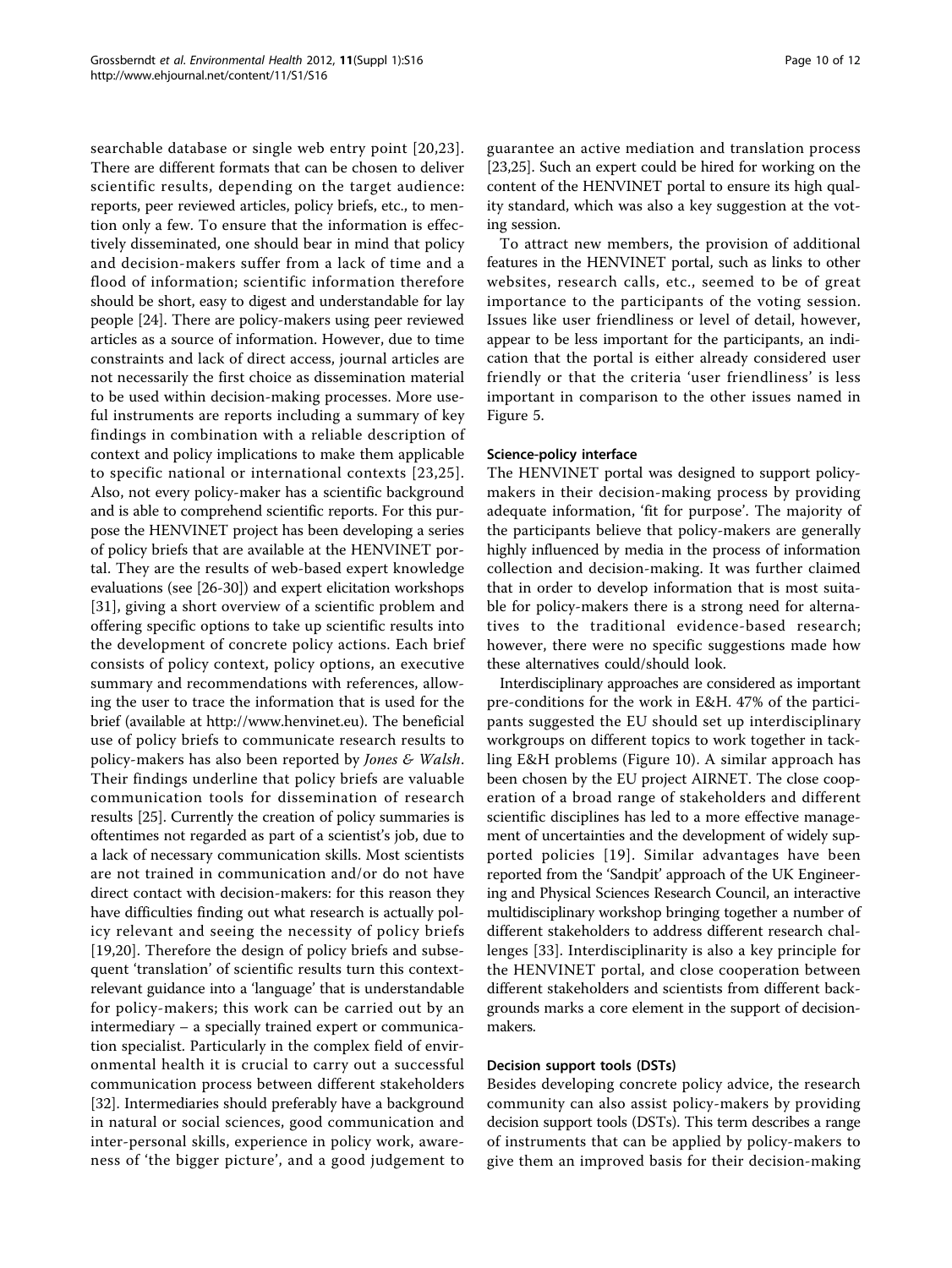process. One of the models that has been developed by the HENVINET project, was a number of causal chain diagrams. The E&H issues that have been identified within the project were translated into a schematic framework which was illustrated by a causal chain diagram to identify and illustrate the links between environmental change and its consequences on health. Based on the diagram, a webbased questionnaire was developed to ask experts to assess the diagrams' completeness and accuracy, and the state of knowledge in each element and associated link. As a final step, the experts analysed and interpreted agreements and disagreements in their answers and, based on the results, suggested prioritised actions which were translated into policy briefs. Seven diagrams on the following topics are currently available for expert evaluation through the HEN-VINET web site: Asthma and Allergy, Chlorpyrifos, Cancer, Phthalates, BFR (decaBDE, HBCD), (see also [\[26-30](#page-11-0)]) and Nanoparticles. The HENVINET project has also prepared a searchable database of different DSTs in the field of E&H that is accessible via<http://www.henvinet.eu>. According to the results of the voting session, the HENVI-NET project should actively distribute these DSTs. However, the tools should only be used after they have been sufficiently validated. The voting participants do not seem to trust the policy-makers' insight in applying them in the way they were meant to be used. Instead, it was suggested that policy people should make use of their scientific contacts within the portal and let them use the tools upon request and forward only the results back to the policymakers.

## Social media approach as mode of two-waycommunication in E&H

The main objective of the HENVINET project was to establish a long-term co-operation between researchers and policy-makers (and to a certain degree other stakeholders) in the area of E&H. To reach this aim, effective two-way communication is an indispensable tool. Communicating E&H issues is not only restricted to the dissemination of scientific results to policy-makers, but also the other way round – using decision-makers' (prioritized) experience to shape and develop scientific research. Outcomes from the AIRNET project for example show that a close cooperation between different stakeholders leads to a 'common understanding and respect for each other's challenges and dilemmas'. This can result in better framing of research programs that are 'more targeted to what the stakeholders need and what the scientists consider possible' [\[19](#page-11-0)]. As Clark  $\mathcal E$  Holmes report, scientists often do not know what kind of research is policy relevant due to a lack of communication and knowledge about whom to contact. It was suggested that 'improved interface between the different social structures and increase shared understanding of research and policy work' should be provided by more opportunities and through better ways for policy people, researchers, experts and further stakeholders to get into and maintain these contacts [\[20\]](#page-11-0). This will also lead to an improved understanding for scientists of what information policy people may regard as 'timely, relevant or good quality research' [[22](#page-11-0)].

## Conclusions

With regard to these study findings, more emphasis should be put on a balanced two-way-communication for future activities at the science-policy interface. The one-to-one interaction the HENVINET portal offers (as it has been described above) is therefore a very useful function to improve interaction between science and policy or further stakeholders. Information can flow into both directions, from policy to science and from science to policy to set priorities in the research agenda and shape the development of policies.

Policy-makers currently employ various sources to acquire necessary information for policy decisions, with the internet being the main source; social media provide new approaches for the dissemination and communication process in this context. The HENVINET portal offers clear advantages; it is interactive and simple to use, it supports individual as well as group communication, and it provides access to tools for decision-making – elements that facilitate communicating in the area of E&H. In this way, the portal brings the communication process necessary to make scientifically sound decisions and policies nearer to the sought-after dialogue-based ideal. In this context, sustained resources are needed to develop HEN-VINET portal content and to encourage participation.

The work towards creating long-term collaboration between stakeholders in the E&H field has been advanced through the activities described in this article. Improved decision-making requires active participation by the policy side within the dialogue with science, but no empirical evidence is available yet to what extent the portal has contributed here.

#### Acknowledgements

The work has been funded by the EU FP6 coordination action HENVINET, contract no GOCE-CT-2006-037019. The text was also prepared with contribution from Research Council of Norway, grant no 205652. We are grateful to the reviewers, Ingvar Thorn and Hans Keune, for their comments and inputs to the article. We also thank Scott Randall and Fintan Hurley for their language reviews.

This article has been published as part of Environmental Health Volume 11 Supplement 1, 2012: Approaching complexities in health and environment. The full contents of the supplement are available online at [http://www.](http://www.ehjournal.net/supplements/11/S1) [ehjournal.net/supplements/11/S1](http://www.ehjournal.net/supplements/11/S1).

#### Author details

<sup>1</sup>NILU - Norwegian Institute for Air Research, Instituttveien 18, 2027 Kjeller, Norway. <sup>2</sup> Public Health Services Gelderland-Midden, Eusebiusbuitensingel 43, 6828 HZ Arnhem, The Netherlands.